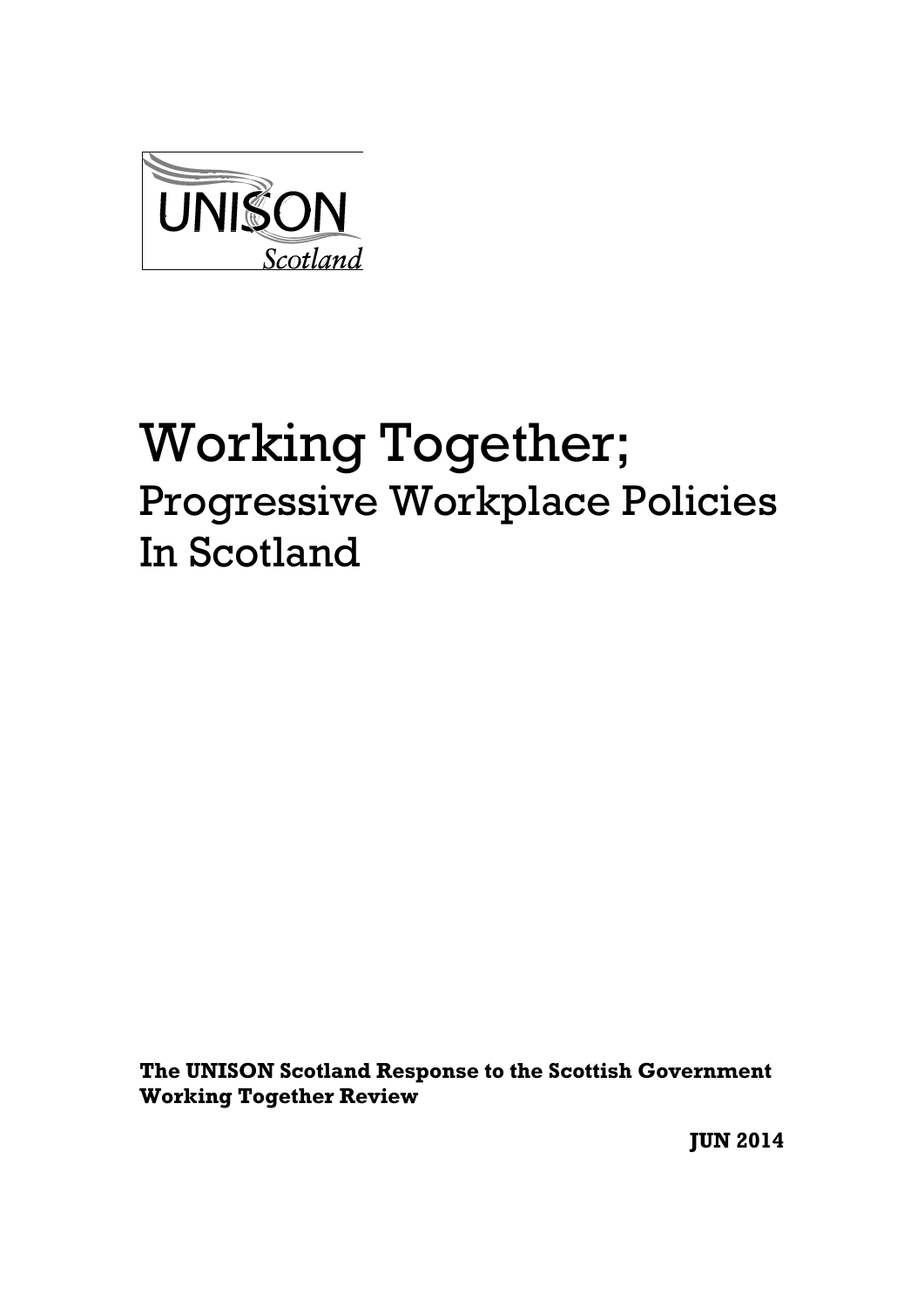## **UNISON Scotland**

## **WORKING TOGETHER Progressive Workplace Policies in Scotland: Trade Union Evidence**

#### **Introduction**

UNISON is Scotland's largest public sector trade union representing 155,000 members delivering services across Scotland. UNISON members deliver a wide range of services in the public, community and private sector.

#### **General comments**

We would certainly share in the aims for a labour market which is highly conducive to;

*"creating sustainable high quality jobs, increasing social value and delivering exemplary public services for its citizens."*

We would emphasise the interdependency of three aspects – exemplary public services will deliver social value but are dependent on the creation of sustainable high quality jobs. Without sustainable high quality jobs, public services are unlikely to be exemplary, lowering social value.

In this regard the attempted shift amongst many employers towards zero or nominal hours contracts is hardly conducive to embedding the sort of principles the review would envisage as the principle features of the Scottish Labour market. The experience of UNISON members – as sampled across many occupational groups in recent years has been a shared story of paring back of functions, of fewer people carrying out the bare minimum of functions, a decline in preventative or interactive work which would improve quality.

The review seeks suggestions as to:

*What can be done now to encourage greater workplace innovation & productivity, resilience, skills development, quality jobs & fair pay, equality & diversity and workplace democracy.*

Going beyond the obvious points about investing in public services, raising wages and severely curtailing the use of zero and nominal hour contracts, the maintenance of a public service ethos will help towards some of these outcomes. If the aim of the organisation is delivering social, rather than shareholder, value staff may well be more inclined to engage constructively with innovation and attempts to improve productivity. Similarly it seems more likely that publicly accountable bodies may be interested in issues of workplace democracy than transnational public service industry companies whose principal skill is in securing public sector contracts.

We would refer the review group to the report of The Christie Commission on Future Delivery of Public Services. This highlighted the necessity for a joined up vision for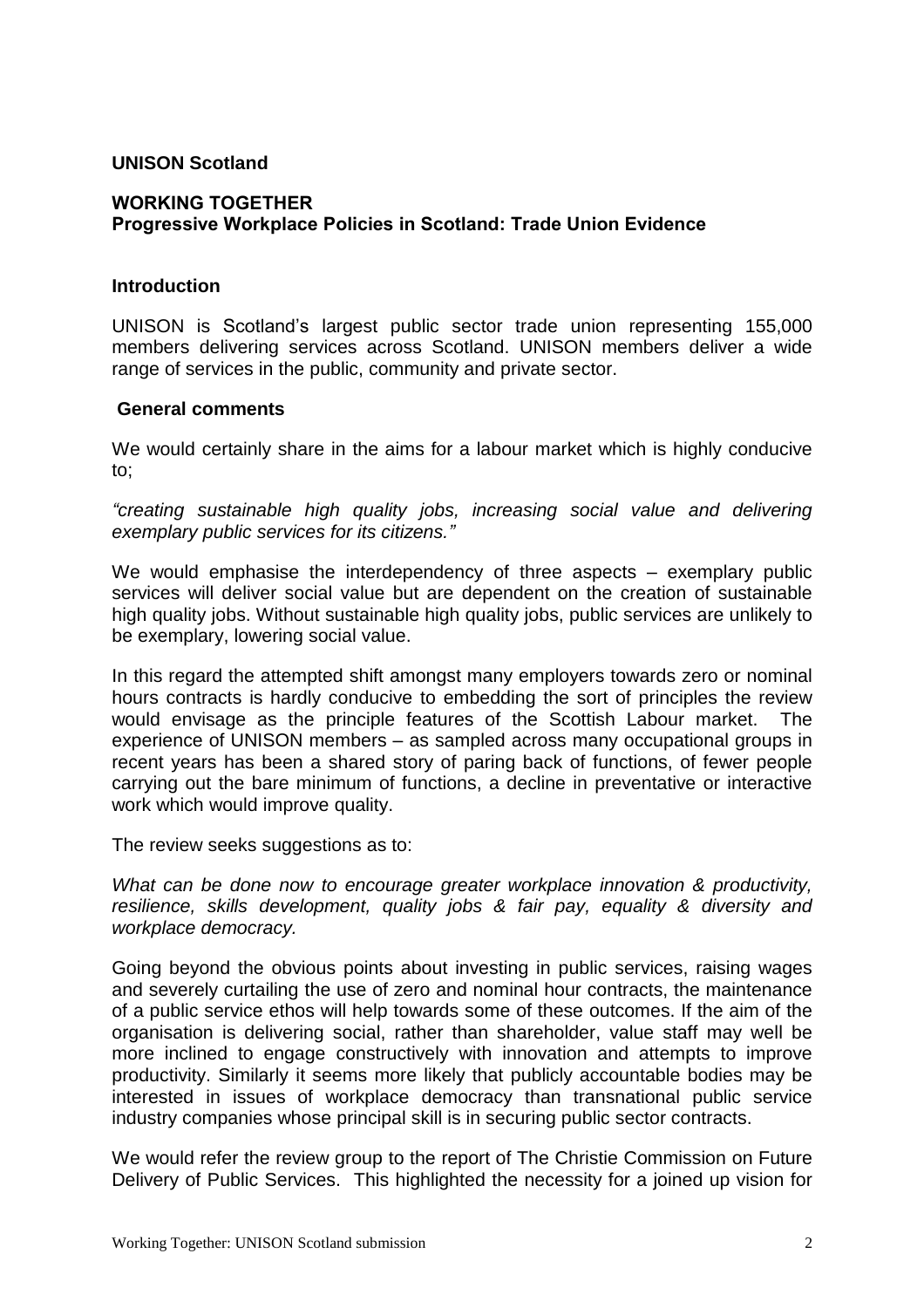the public sector workforce. A National workforce Strategy could for example prevent needlessly wasted effort reinventing the wheel on issues like staff transfer, pensions, secondment and common procedures. A staff governance framework across the public services that engages staff at all levels is an urgent priority.

## **In your experience, what are the key principles that underpin effective union/ management/industrial relations.**

It is important that the legitimacy of Trade Unions to speak for, and organise amongst, the workforce is accepted and not hindered by management. Trust in the sense that both sides can accept the veracity of the others stance is also important. In this regard communication between both sides and meaningful consultation of TU's by employers is crucial. Managements must also be aware that Trade Unions are democratic bodies whose representatives are just that. They are accountable to their members who will make final decisions.

A management culture where the workforce is seen as an asset in delivering a service, as opposed to a cost undermining profits is also important. In the former issues are likely to be fewer, and an atmosphere of seeking to resolve differences is more easily sustained. In the latter situation, issues are likely to be more frequent, more difficult to resolve and relations less likely to be cordial.

Trade unions are well aware that job security, morale and commitment to high and improving standards are linked. Many employers however take a more short term view. Industrial relations are likely to be easier where an employer thinks long term and strategically with meaningful consultation and discussion

# **Specific Questions**

## **Please provide examples of where a constructive relationship between the union and employer(s) has promoted good industrial relations.**

The Partnership that has existed in NHS Scotland since 1999 is one obvious example of this. This has been recognised as the best model of its kind and a two year study by Nottingham University concluded:

*"As the longest established and most extensive set of partnership arrangements in the British public sector, NHS Scotland provides a leading edge example of the extent to which innovative industrial relations arrangements may contribute towards improving public service delivery. In our view, partnership in NHS Scotland has matured into probably the most ambitious and important contemporary innovation in British public sector industrial relations. "*

Scottish Water also established a partnership model of industrial relations. While this model did establish constructive industrial relations through a major period of change, it has perhaps not achieved the same degree of culture change as in the NHS. We have had similar experiences with partnership working in the energy industry.

While local government has retained a more traditional bargaining structure there are local examples of constructive industrial relations. However, without system change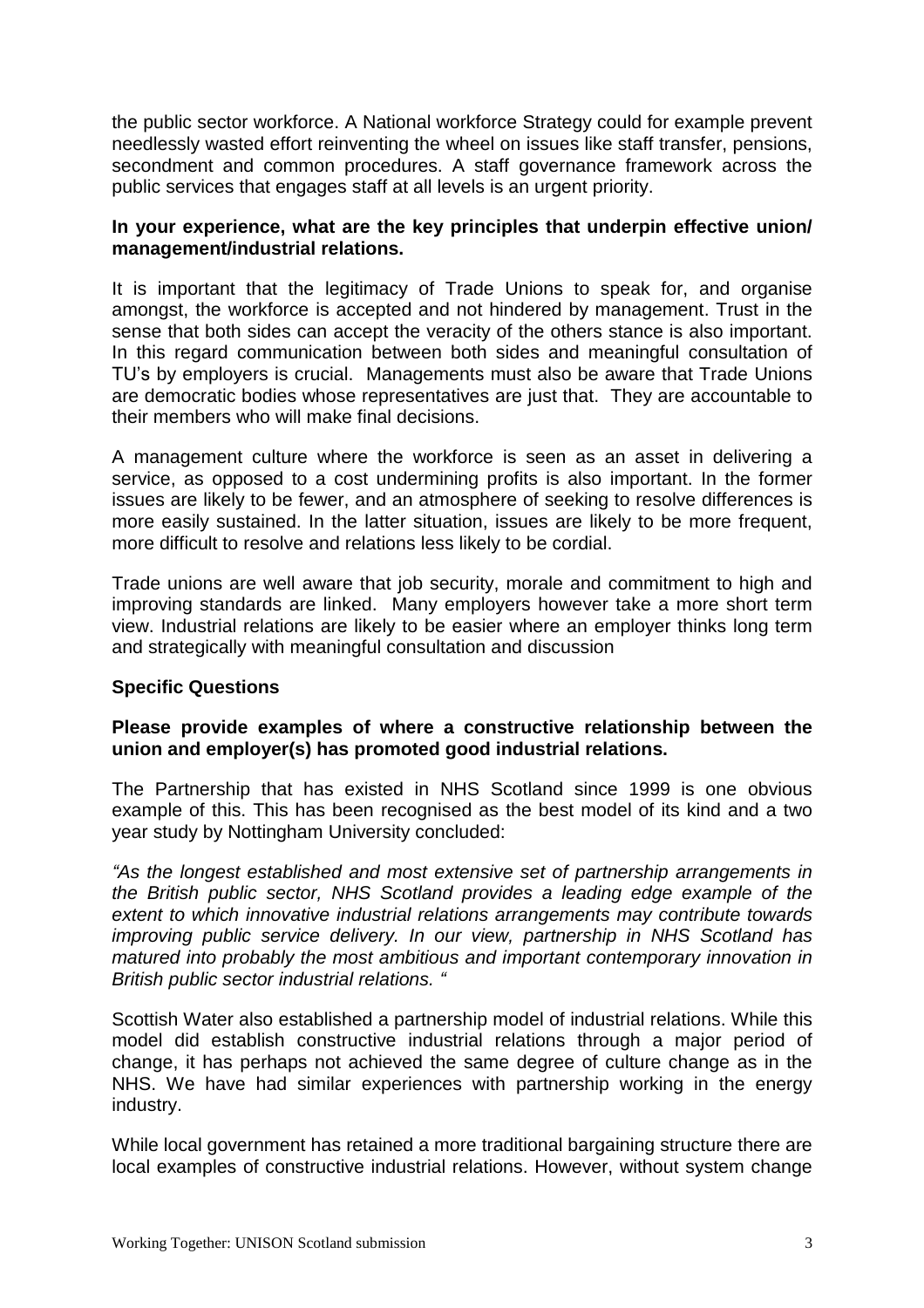some of these have relied heavily on political and union leadership to carry them through.

#### **Are there examples where negotiations on issues such as changes to terms and conditions and/or pay settlements have resulted in a win win for everyone through constructive dialogue and actions?**

In recent years UNISON Scotland has negotiated a number of Living Wage agreements with employers in the Voluntary Sector. This obviously is a win for staff. Employers also gain not just merely through improved morale - but also through a marked reduction in staff turnover, saving large sums on recruitment. Maintaining and improving standards is easier amongst a more stable workforce. The stability of the workforces makes it easier to convince employers of the value of investing in staff training thus raising the skill level of the workforce.

**Please provide examples where shop stewards/ union reps have been able to influence the strategy and plans of organisations where your union is recognised which have enhanced terms and conditions and improved the organisations performance. Please provide examples of where the lack of such discussion has had a negative impact on the organisation/sector.**

The organisational change agreement in NHS Scotland has provided a secure workforce base that has enabled radical service redesign in a number of areas. Staff are more willing to contribute to ideas for change in this context.

Government pay policy has had a negative impact on staff morale. Given these challenges, it is hardly surprising that staff surveys show the public sector struggling behind the rest of the economy. The latest CIPD [Survey](http://unisondave.blogspot.co.uk/2014/05/cipd-survey-paints-bleak-picture-of.html) showed that only a third of workers feel engaged. While generally positive about their line managers, senior manager trust and respect has fallen by 11%. Only a third believe their performance management systems are fair and 41% report excessive pressure at work weekly. These findings are replicated in UNISON surveys of occupational groups. These show a broadly negative view of future service cuts that put service standards at risk. Staff are being asked to cut corners, abandoning proactive preventative work in favour of reactive short term approaches.

## **What are the characteristics of an effective union rep?**

The first responsibility of a steward is to listen to members and find out their workplace issues. To this should be added the capacity to analyse these issues and how they can be addressed collectively and constructively. One of the most important tasks of a steward is to recognise when individual problems are part of a larger pattern that can be dealt with through collective action. So communication and leadership skills are important, as is the confidence to deal with management as an equal. With experience, reps should have some capacity to be able to deal with issues informally before they become a problem – but the ability to take issues through formal structures if necessary.

An effective union rep will have a good grasp of local and national agreements, as well as employment and Health & Safety standards. This is important not only for ensuring that such agreements are adhered to but in order to allow members to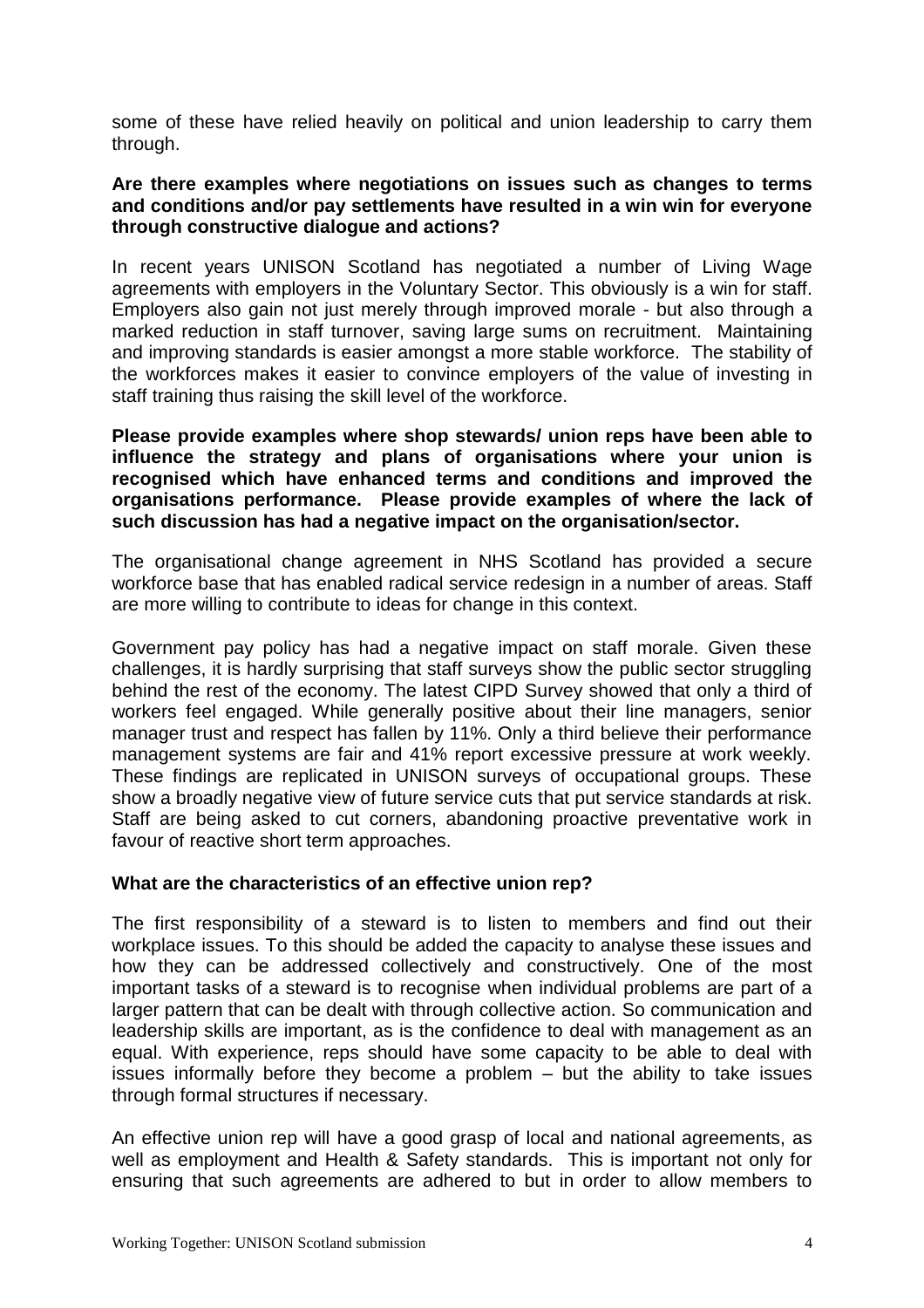know what can and can't be expected of them. Frequently the role most performed by Stewards isn't representation, negotiation or organising but more being a more trusted source of information and advice than managers.

## **How important is union rep training to the effectiveness of your unions' reps? What other support does your union provide to reps to improve their effectiveness?**

UNISON takes the training of reps very seriously, if they are to deliver for members they need to have the skills to perform the role. Basic training for a Steward involves attending a 5 day organising Stewards Course plus separate Courses on Representing Members, and Negotiating Skills. In addition after 5 years refresher (Reaccreditation) training has to be undertaken. There is also specialist training for Health and Safety reps and for Union Learning Reps.

In addition to the basic training for reps UNISON runs a programme of courses aimed at further development of reps capacities. These include specialist courses in workplace issues such as dealing with redundancies or procurement/outsourcing issues as well as short courses outlining various aspects of employment law.

It is a key part of UNISON's approach that issues are dealt with collectively, so the first support for reps should be the experience and knowledge of their colleagues in their branch. In addition to this UNISON has a network of full time officers who are able to provide support and assistance about all areas of industrial relations.

## **Please provide examples where union involvement in health and safety, learning, equality or in other 'specialised' areas has made a difference to workers and organisational performance.**

UNISON is firmly behind the concept of Lifelong Learning. UNISON has been an enthusiastic participant in the "Scottish Union Learning" project. This has involved members improving their skills across a whole range of areas – Basic literacy, IT Skills, web design, Gaelic, English as a second language, and providing subsidies to Open University courses amongst many others.

Not least amongst these efforts have been the 'return to learning' courses run by the union which have been crucial in opening up the prospect of further learning to many workers in public services.

### **Please provide examples where sector level collective bargaining has advanced the conditions of workers and enhanced productivity and/or innovation in the sector.**

See above.

**Please provide examples of where the superior workplace/sector knowledge and/or information held by shop stewards/union reps has positively influenced organisation/sector decision making?**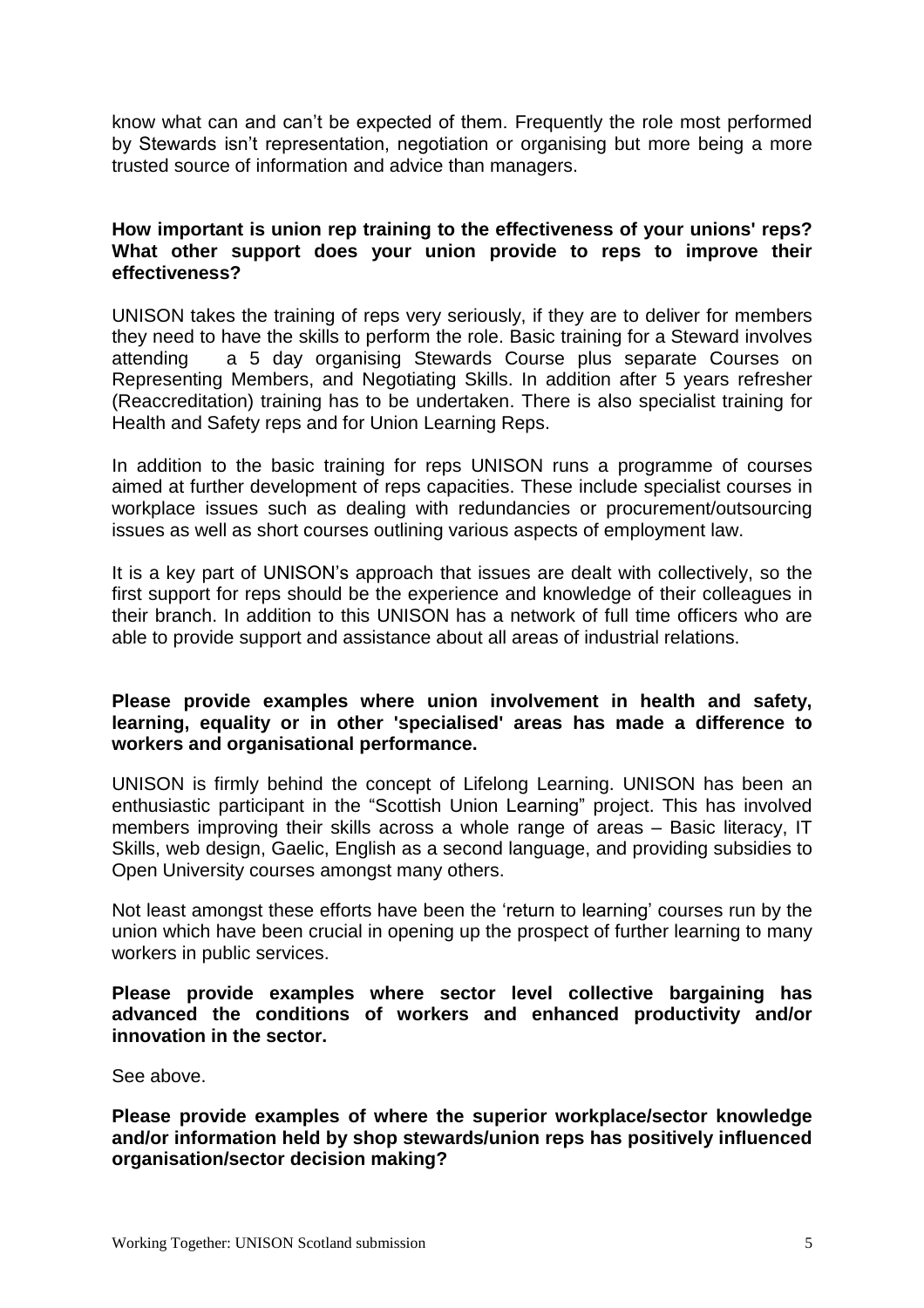During the setting up of Police Scotland – initial plans for cost savings involved some 600 planned redundancies. Through working with UNISON Stewards and Activists new ways of working were developed which released cash savings and reduced the planned redundancies to around 200. Many of the warnings union representatives gave during the legislative stage of the police reorganisation have since been recognised as correct and the structure has been changed to reflect this.

## **Please provide examples of where your union's engagement with Government; Government agencies; or civil society organisations has had a positive outcome at workplace level; at sector level; in a local community; or in the wider economy/society.**

In recent weeks UNISON Scotland has been part of a wider civil society effort to influence the Procurement Bill which was going through Parliament. This effort considerably strengthened the original proposals in the Bill on the capacity of commissioning bodies to take Living Wage rates into consideration as part of the tendering process. The same process also helped strengthen the Bill on blacklisting, tax avoidance and people centred procurement.

UNISON's ethical care charter has been adopted by a number of Councils. The Charter sets minimum standards to protect the dignity and quality of life for people who need homecare. It commits councils to buying homecare only from providers who give workers enough time, training and a living wage, so they can provide better quality care for thousands of service users who rely on it.

#### **Please provide examples where the union has promoted equality & diversity in the workplace and beyond leading to better jobs, a diversified workforce and more successful organisations?**

UNISON has put huge efforts over many years into promoting equality and diversity both within our own structures and in the workplace. Perhaps the most obvious example of our commitment to equality is our long struggle to achieve equal pay for women workers in Local Government. This has involved not just tens of thousands of individual legal cases and appeals as far as the Supreme Court but also negotiations with every local authority to implement fairer pay structures.

UNISON, through its defence of Black and Minority ethnic members and championing of disabled rights has helped to sustain these underrepresented groups in the workforce. Through training and awareness raising we have also made equality impact assessments a more practical tool in many public bodies.

## **What is your union's view on the appointment of worker directors to Company Boards and/or the Boards/Governing Bodies of Public Bodies? Please provide examples, if you have them, of how the specific contribution of a worker director has enhanced an organisation's performance and achieved positive outcomes for the workforce.**

We have been supportive of this concept where appropriate. The most obvious example being employee directors of Health Boards. The employee interest director approach, as in Scottish Water, has been less successful because there is no link